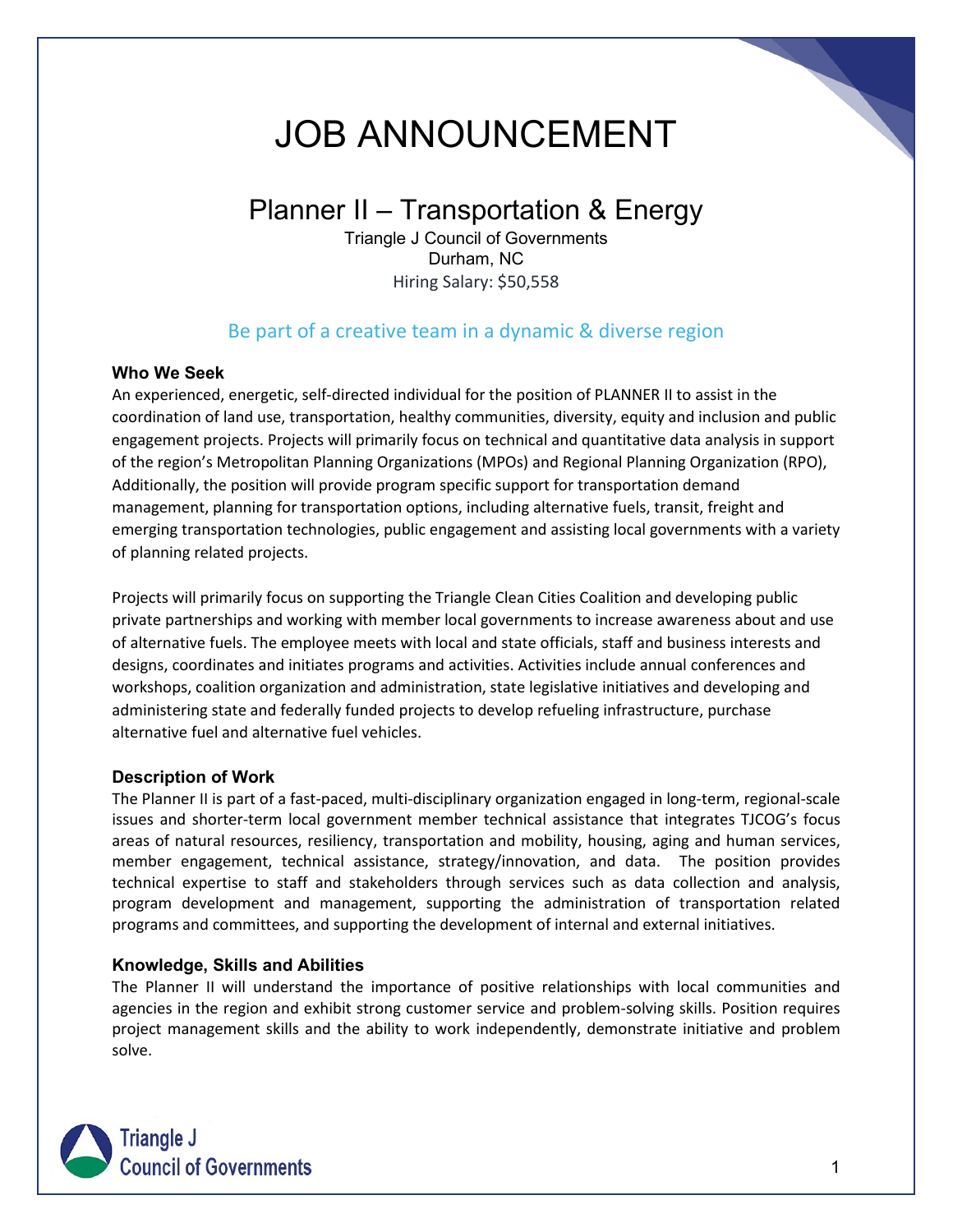The position will require knowledge of principles and practices of planning as applied to land use planning and transportation systems as well as general planning principles. General knowledge of local government, laws and services pertinent to planning processes. Ability to establish and maintain effective working relationships with staff at the federal, state, regional, local levels and with elected officials. Ability to communicate effectively orally and in writing and to lead various meetings and events, make presentations and answer questions at public or project meetings. Ability to prepare presentations and prepare or coordinate the preparation of charts, maps, graphs and other illustrative materials for communication to elected officials, the public and other stakeholders. Ability to perform a variety of duties including research, drafting plans and reports, grant development and administration, etc. Demonstrated skill in reading and interpreting maps, land design plans and related spatially-focused materials. Demonstration of graphic design skills desired.

#### **Major Duties and Responsibilities include but are not limited to:**

- Performing intermediate professional planning, research, analytical and technical duties in the Triangle J Council of Governments' Focus Areas.
- Managing and working within teams, made up of Triangle J Council of Governments and partner representatives, on a variety of planning initiatives.
- Planning and coordinating meetings, workshops and other events.
- Researching trends and emerging issues on program activities and preparing and presenting reports and program recommendations.
- Clearly communicating internally and externally on program areas.
- Providing technical assistance in a variety of planning areas.

#### **Education and Experience**

Required: A bachelor's degree from an accredited college or university with a field of study in planning, public policy, urban design, geography, public administration or related field and at least three years of experience; Master's degree preferred.

#### **Starting Salary & Benefits**

Hiring Salary: \$50,558 (Employee will be eligible for a 5% increase after serving a 6-month probation period.)

Benefits: The Triangle J Council of Governments offers a generous benefits package including paid vacation and sick leave; NC Local Government Retirement System; 5% 401(k) employer contribution; employer paid health, dental, vision and life insurance; health spending account, flexible spending account for child/dependent care expenses; and flexible schedules and hybrid work environment.

#### **Our Organization**

Providing a platform for collaboration among local governments, stakeholders, and partners in our diverse region of NC**.** See the kind of work we do [here.](https://www.tjcog.org/community-economic-development.aspx)